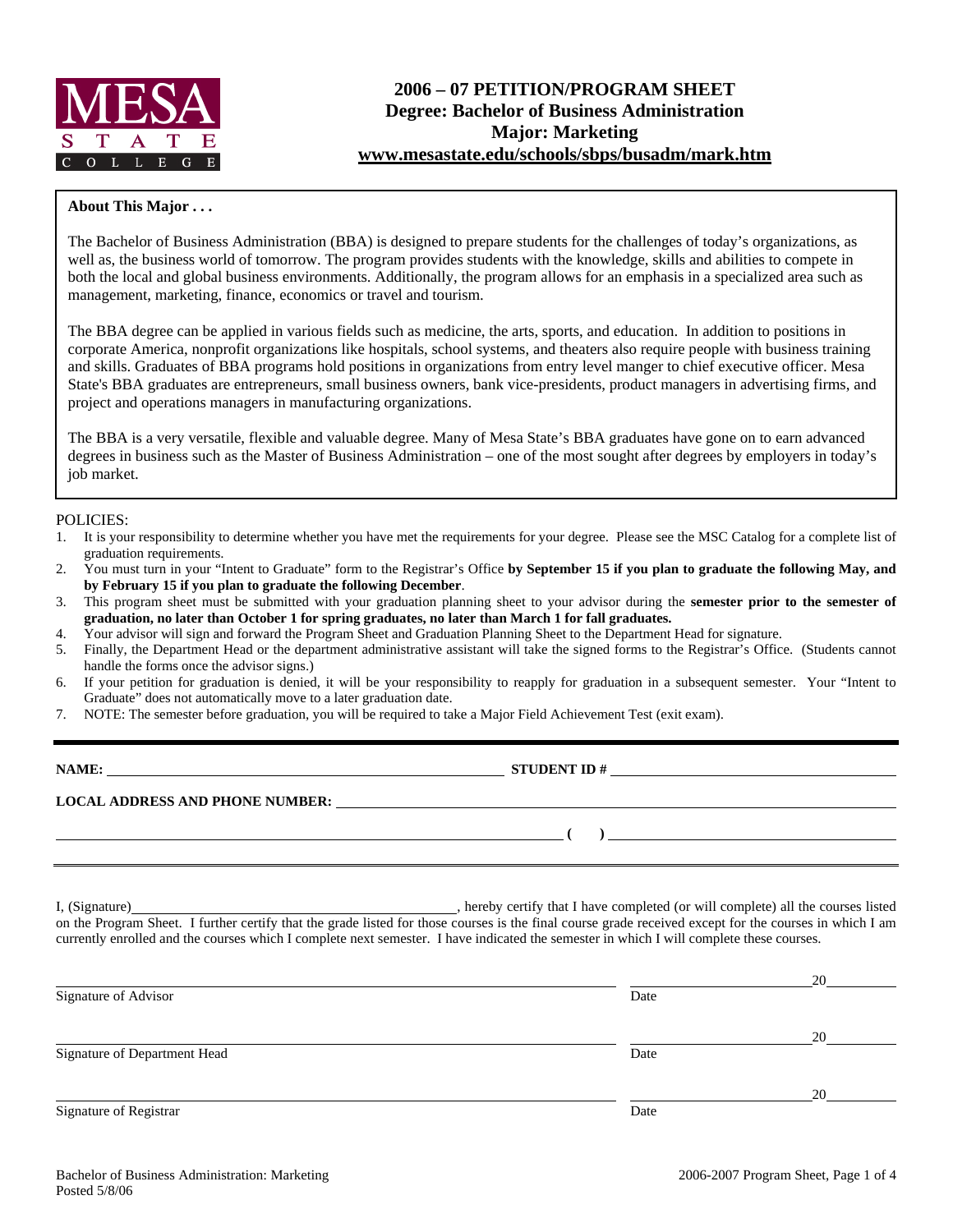- Must earn 120 semester hours and meet the academic residency requirements to earn a baccalaureate degree at Mesa State College.
- Must earn a minimum of 40 semester hours in upper division courses (i.e., 300-level and 400-level courses).
- A cumulative grade point average of 2.0 or higher must be maintained for all courses taken and for all courses in the major.
- When filling out this program sheet a course can only be used once, i.e., no double counting is allowed between categories.
- Excess KINA/HPWE courses beyond the two required and pre-collegiate courses (usually numbered below 100) cannot be used for graduation.

General Education Requirements (Minimum of 33 semester hours) See the M.S.C. catalog for the list of courses that meet the general education categories.

• It is recommended that students work closely with a faculty advisor when selecting courses and scheduling classes prior to registration.

| Trns/Subs<br>Term<br>Course<br>Credit<br>Grade<br>Year<br><u>No.</u><br>English: ENGL 111 and 112 (6 semester hours, must receive a<br>"C" or higher, must be completed by the time the student has 60<br>semester hours)<br>*ENGL<br>*ENGL<br>*ENGL 129, Honors English, may be substituted for ENGL 111 and ENGL<br>112. Must earn a grade of "C" or better. May need to take additional electives. | Trns/Subs<br>Term<br>Course<br><u>No.</u><br>Credit<br>Grade<br>Year<br>Humanities or Social/Behavioral Science: (3 semester hours)<br>Fine Arts: (3 semester hours)                                    |
|-------------------------------------------------------------------------------------------------------------------------------------------------------------------------------------------------------------------------------------------------------------------------------------------------------------------------------------------------------------------------------------------------------|---------------------------------------------------------------------------------------------------------------------------------------------------------------------------------------------------------|
| Humanities: (6 semester hours)                                                                                                                                                                                                                                                                                                                                                                        | Natural Sciences: (minimum 6 semester hours, at least one course<br>must include a lab)                                                                                                                 |
|                                                                                                                                                                                                                                                                                                                                                                                                       |                                                                                                                                                                                                         |
|                                                                                                                                                                                                                                                                                                                                                                                                       |                                                                                                                                                                                                         |
|                                                                                                                                                                                                                                                                                                                                                                                                       |                                                                                                                                                                                                         |
| Social and Behavioral Sciences: (6 semester hours)                                                                                                                                                                                                                                                                                                                                                    |                                                                                                                                                                                                         |
| <b>ECON</b><br>201<br><b>ECON</b>                                                                                                                                                                                                                                                                                                                                                                     | <b>Applied Studies:</b> (3 semester hours)                                                                                                                                                              |
| 202                                                                                                                                                                                                                                                                                                                                                                                                   |                                                                                                                                                                                                         |
|                                                                                                                                                                                                                                                                                                                                                                                                       |                                                                                                                                                                                                         |
| Other Requirements (10 semester hours)                                                                                                                                                                                                                                                                                                                                                                |                                                                                                                                                                                                         |
| Kinesiology: (3 Semester Hours)<br>Trns/Subs<br>Credit<br>Course<br><u>No.</u><br>Grade<br><b>Term</b><br>Year<br><b>KINE/HPWA</b><br>100<br>$\frac{1}{2}$                                                                                                                                                                                                                                            | <b>Bachelor of Business Administration Degree Distinction:</b><br>(7 semester hours) Must earn a "C" or better in both courses.<br>Course<br><u>No.</u><br>Credit<br>Term<br>Trns/Subs<br>Grade<br>Year |
| <b>KINA/HPWE</b><br>$\mathbf{1}$                                                                                                                                                                                                                                                                                                                                                                      | MATH*<br>113<br>4                                                                                                                                                                                       |
| <b>KINA/HPWE</b><br>$\mathbf{1}$                                                                                                                                                                                                                                                                                                                                                                      | 3 <sup>7</sup><br><b>STAT</b><br>200                                                                                                                                                                    |
| See the M.S.C. catalog for the list of approved KINA/HPWE/Selected DANC                                                                                                                                                                                                                                                                                                                               |                                                                                                                                                                                                         |
| courses.                                                                                                                                                                                                                                                                                                                                                                                              | *Math 113 or higher level math as approved by advisor                                                                                                                                                   |
| Major Requirements (59 Semester Hours)                                                                                                                                                                                                                                                                                                                                                                |                                                                                                                                                                                                         |
| <b>Business Core</b> (29 semester hours)                                                                                                                                                                                                                                                                                                                                                              |                                                                                                                                                                                                         |
| Trns/Subs<br>Credit<br>Course<br><u>No.</u><br>Grade<br>Term<br>Year                                                                                                                                                                                                                                                                                                                                  | Trns/Subs<br>Credit<br>Term<br>Course<br>No.<br>Grade<br>Year                                                                                                                                           |
| <b>ACCT</b><br>201<br>$\overline{\mathbf{3}}$                                                                                                                                                                                                                                                                                                                                                         | <b>CISB</b><br>101<br>3 <sup>1</sup>                                                                                                                                                                    |
| <b>ACCT</b><br>202<br>$\overline{3}$                                                                                                                                                                                                                                                                                                                                                                  | <b>FINA</b><br>301<br>$\frac{3}{2}$                                                                                                                                                                     |
| $\overline{2}$<br><b>BUGB</b><br>105                                                                                                                                                                                                                                                                                                                                                                  | $\overline{3}$<br><b>MANG</b><br>201                                                                                                                                                                    |
| <b>BUGB</b><br>211<br>$\overline{3}$                                                                                                                                                                                                                                                                                                                                                                  | <b>MANG</b><br>$\mathfrak{Z}$<br>491                                                                                                                                                                    |
| <b>BUGB</b><br>349<br>3                                                                                                                                                                                                                                                                                                                                                                               | <b>MARK</b><br>231<br>3                                                                                                                                                                                 |
| <b>Required Concentration Courses (30 Semester Hours)</b>                                                                                                                                                                                                                                                                                                                                             |                                                                                                                                                                                                         |
| Credit<br>Grade<br>Trns/Subs<br>Course<br><u>No.</u><br>Term<br>Year                                                                                                                                                                                                                                                                                                                                  | Trns/Subs<br>Course<br><u>No.</u><br>Credit<br>Grade<br>Term<br>Year                                                                                                                                    |
| MANG<br>301<br>$\frac{3}{2}$                                                                                                                                                                                                                                                                                                                                                                          | <b>MARK</b><br>335<br>$\overline{3}$                                                                                                                                                                    |
| 3 <sup>1</sup><br>MARK<br>325                                                                                                                                                                                                                                                                                                                                                                         | $\frac{3}{2}$<br><b>MARK</b><br>350                                                                                                                                                                     |
| MARK<br>332<br>$\mathbf{3}$                                                                                                                                                                                                                                                                                                                                                                           | <b>MARK</b><br>432<br>$\overline{3}$                                                                                                                                                                    |
|                                                                                                                                                                                                                                                                                                                                                                                                       |                                                                                                                                                                                                         |
| Upper Division Business Electives (12 semester hours)                                                                                                                                                                                                                                                                                                                                                 |                                                                                                                                                                                                         |
|                                                                                                                                                                                                                                                                                                                                                                                                       |                                                                                                                                                                                                         |
|                                                                                                                                                                                                                                                                                                                                                                                                       |                                                                                                                                                                                                         |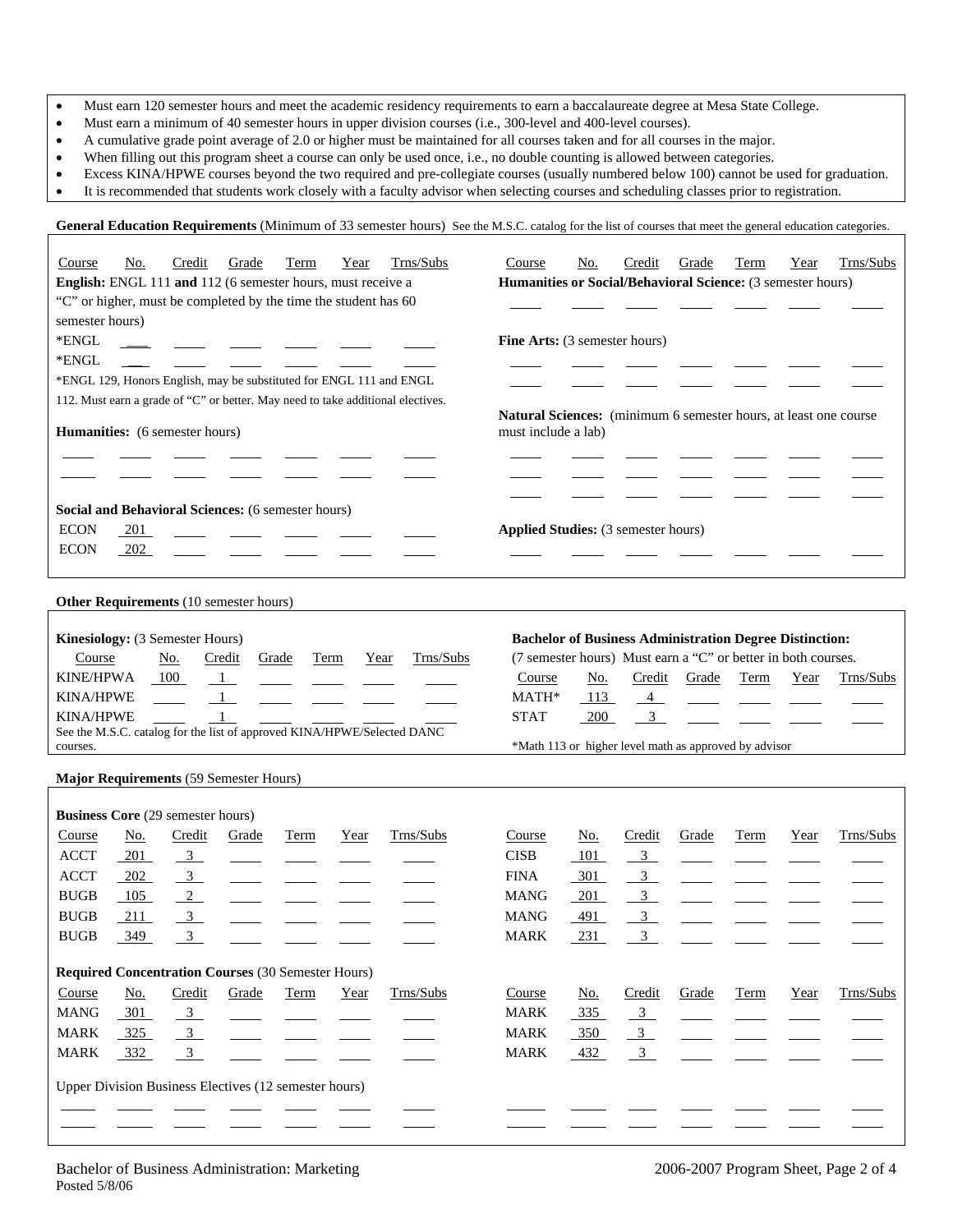| Electives (All college level non-business courses appearing on your final transcript, not listed above that will bring your total semester hours to<br>120 hours. Excludes KINA/HPWE activity courses.) (18 semester hours; 3 hours of upper division may be needed.) |     |        |       |      |      |           |        |     |        |       |      |      |           |
|-----------------------------------------------------------------------------------------------------------------------------------------------------------------------------------------------------------------------------------------------------------------------|-----|--------|-------|------|------|-----------|--------|-----|--------|-------|------|------|-----------|
| Course                                                                                                                                                                                                                                                                | No. | Credit | Grade | Term | Year | Trns/Subs | Course | No. | Credit | Grade | Term | Year | Trns/Subs |
|                                                                                                                                                                                                                                                                       |     |        |       |      |      |           |        |     |        |       |      |      |           |
|                                                                                                                                                                                                                                                                       |     |        |       |      |      |           |        |     |        |       |      |      |           |
|                                                                                                                                                                                                                                                                       |     |        |       |      |      |           |        |     |        |       |      |      |           |
|                                                                                                                                                                                                                                                                       |     |        |       |      |      |           |        |     |        |       |      |      |           |

## **GRADUATION INFORMATION**

See the "Undergraduate Graduation Requirements" in the Mesa State College catalog for additional graduation information.

**GENERAL EDUCATION REQUIREMENTS** (Minimum of 33 Semester Hours) See current Mesa State College catalog for list of courses that fulfill the requirements below. If one (or more) of the selections below is required in your major, you must use it to fulfill the major requirement and **make a different selection to meet the general education requirement. The courses may not be used to fulfill both requirements.**

**English – 6** Semester Hours (Must be **completed** before student has 60 semester hours. Must receive grade of "C" or above.) ENGL 111 **and** ENGL 112 **or** ENGL 129 *(by permission)*

**Humanities – 6** semester hours

**Social and Behavioral Sciences – 6** semester hours (ECON 201 and 202 required)

**Humanities or Social/Behavioral Sciences – 3** semester hours

**Fine Arts – 3** semester hours

**Natural Sciences – 6** semester hours (At least one course must include a lab.)

**Applied Studies – 3** semester hours

### **OTHER REQUIREMENTS** (10 Semester Hours)

**Kinesiology – 3** Semester Hours Each student must take KINE/HPWA 100 together with two KINA/HPWE/Selected DANC courses. See current catalog for listing.

**Degree Distinction – 7** Semester Hours MATH 113 College Algebra (Or a higher level math as approved as approved by advisor) – 4 semester hours STAT 200 Probability and Statistics - 3 semester hours

#### **Marketing** (59 Semester Hours)

ACCT 201 Principles of Financial Accounting MANG 301 Organizational Behavior ACCT 202 Principles of Managerial Accounting MARK 325 Consumer Behavior BUGB 105 Freshman Business Seminar MARK 332 Promotion BUGB 211 Business Communications MARK 335 Sales and Sales Management BUGB 349 Legal Environment of Business MARK 350 Marketing Research CISB 101 Business Information Technology MARK 432 Advanced Marketing FINA 301 Managerial Finance Upper Division Business Electives (12 sem hrs) MANG 201 Principles of Management MANG 491 Business Strategy MARK 231 Principles of Marketing

#### **Business Core** (29 Semester Hours) **Marketing Concentration** (30 semester hours)